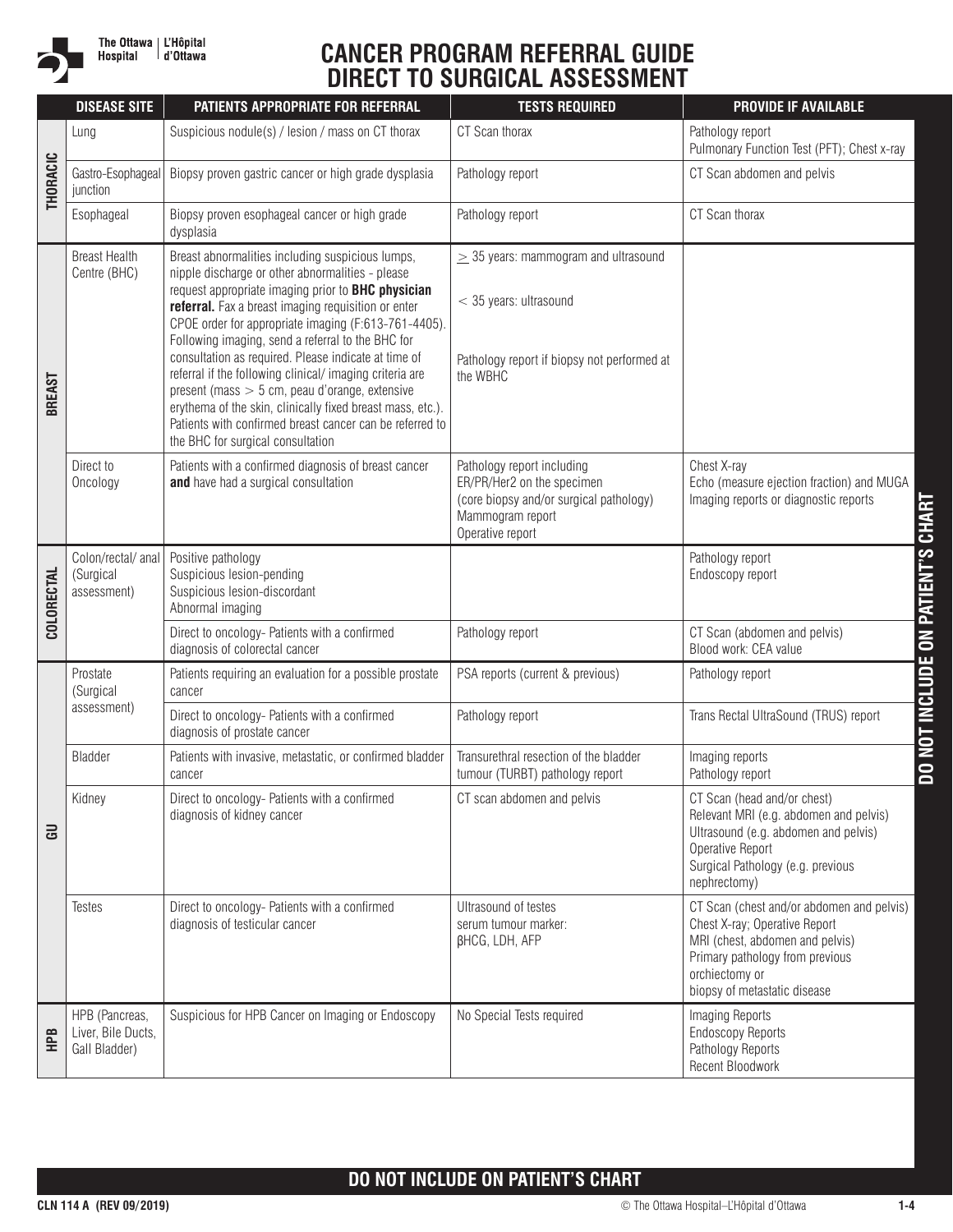## **CANCER PROGRAM REFERRAL GUIDE DIRECT TO SURGICAL ASSESSMENT**

|                           | <b>DISEASE SITE</b>                                                                                            | PATIENTS APPROPRIATE FOR REFERRAL                                                                                                                                     | <b>TESTS REQUIRED</b>                                                                                | <b>PROVIDE IF AVAILABLE</b>                                                                                                                                                                                                      |
|---------------------------|----------------------------------------------------------------------------------------------------------------|-----------------------------------------------------------------------------------------------------------------------------------------------------------------------|------------------------------------------------------------------------------------------------------|----------------------------------------------------------------------------------------------------------------------------------------------------------------------------------------------------------------------------------|
|                           | Gastric                                                                                                        | Suspicious mass on Endoscopy/EUS or<br>Suspicious mass on CT Scan or<br>Biopsy proven Gastric Cancer                                                                  | CT scan abdomen and pelvis                                                                           | Imaging Reports<br><b>Endoscopy Reports</b><br>Pathology Reports<br><b>Recent Bloodwork</b>                                                                                                                                      |
|                           | Sarcoma (Soft<br>Tissue of the<br>Retroperitoneum,<br>Intra-Peritoneal,<br>Pelvic, Abdominal<br>wall or Trunk) | Suspicious mass on CT Scan/MRI or<br>Biopsy proven Sarcoma                                                                                                            | CT scan abdomen and pelvis                                                                           | Imaging Reports<br>Pathology Reports<br><b>Recent Bloodwork</b>                                                                                                                                                                  |
|                           | Gastro -intestinal<br>stromal tumours<br>(GIST)                                                                | Suspicious mass on Endoscopy/EUS or<br>Suspicious mass on CT Scan/MRI or<br>Biopsy proven GIST                                                                        | CT scan abdomen and pelvis                                                                           | Imaging Reports<br><b>Endoscopy Reports</b><br>Pathology Reports<br><b>Recent Bloodwork</b>                                                                                                                                      |
|                           | Melanoma/ Skin<br>Cancers                                                                                      | Biopsy Proven Skin Cancer                                                                                                                                             | Biopsy of skin lesion                                                                                | <b>Biopsy Pathology Report Operative</b><br>Reports if reexcision performed or surgery<br>performed for skin cancer in the past.<br>Past biopsy reports if this is a recurrence or<br>second new skin cancer.<br>Imaging Reports |
| GENERAL SURGICAL ONCOLOGY | Gastrointestinal<br>Carcinoids/<br>Neuro-endocrine<br>Tumours (NET)                                            | Suspicious mass on Endoscopy/EUS or<br>Suspicious mass on CT Scan/MRI or<br>Biopsy proven Carcinoid/NET                                                               | CT scan abdomen and pelvis                                                                           | Imaging Reports<br><b>Endoscopy Reports</b><br>Pathology Reports<br>Urine tests: 24h 5-HIAA and Metanephrines<br><b>Recent Bloodwork</b>                                                                                         |
|                           | Small Bowel                                                                                                    | Suspicious mass on CT Scan or<br>Biopsy proven Small Bowel Cancer                                                                                                     | CT scan abdomen and pelvis                                                                           | Imaging Reports<br>Pathology Reports<br><b>Recent Bloodwork</b>                                                                                                                                                                  |
|                           | Gastrointestinal<br>(GI)<br>Carcinomatosis                                                                     | Suspicion of Peritoneal Carcinomatosis with a GI<br>primary or<br>Biopsy proven GI Carcinomatosis or<br>Need urgent endoscopic evaluation for suspected<br>malignancy | CT scan abdomen and pelvis<br>CT Scan Chest<br>Blood work: CEA, Ca 19-9, Ca-125,<br>Chromogranin a A | Imaging Reports<br><b>Endoscopy Reports</b><br>Pathology Reports<br>Tumour marker blood tests<br><b>Recent Bloodwork</b>                                                                                                         |
|                           | Mesenteric/<br>Retroperitoneal/<br>Abdominal/<br>Pelvic/Adrenal<br>Mass Not yet<br>determined (NYD)            | Suspicious Mesenteric, Retroperitoneal, Abdominal,<br>Pelvic or<br>Adrenal Mass on CT Scan/ MRI or<br>Biopsy proven cancer                                            | CT scan abdomen and pelvis                                                                           | Imaging Reports<br>Pathology Reports<br><b>Recent Bloodwork</b>                                                                                                                                                                  |
|                           | Cancer<br>Metastases                                                                                           | Cancer Metastases (Retroperitoneal/abdominal,<br>excluding hepatic) requiring consideration for surgical<br>resection or for surgical palliation                      | CT scan abdomen and pelvis<br>CT Scan Chest                                                          | Imaging Reports<br>Pathology Reports<br>Recent Bloodwork                                                                                                                                                                         |
| ENT                       | Thyroid                                                                                                        | Suspicious thyroid cancer on imaging or biopsy proven<br>thyroid cancer                                                                                               | Thyroid Ultrasound                                                                                   | Imaging Reports<br>Pathology Reports<br><b>Recent Bloodwork</b>                                                                                                                                                                  |
|                           | Other Head and<br><b>Neck Cancers</b>                                                                          | Suspicious Head and Neck cancer on CT/MRI/US or<br>biopsy proven Head and Neck Cancer                                                                                 | No special tests required                                                                            | Imaging Reports<br>Pathology Reports                                                                                                                                                                                             |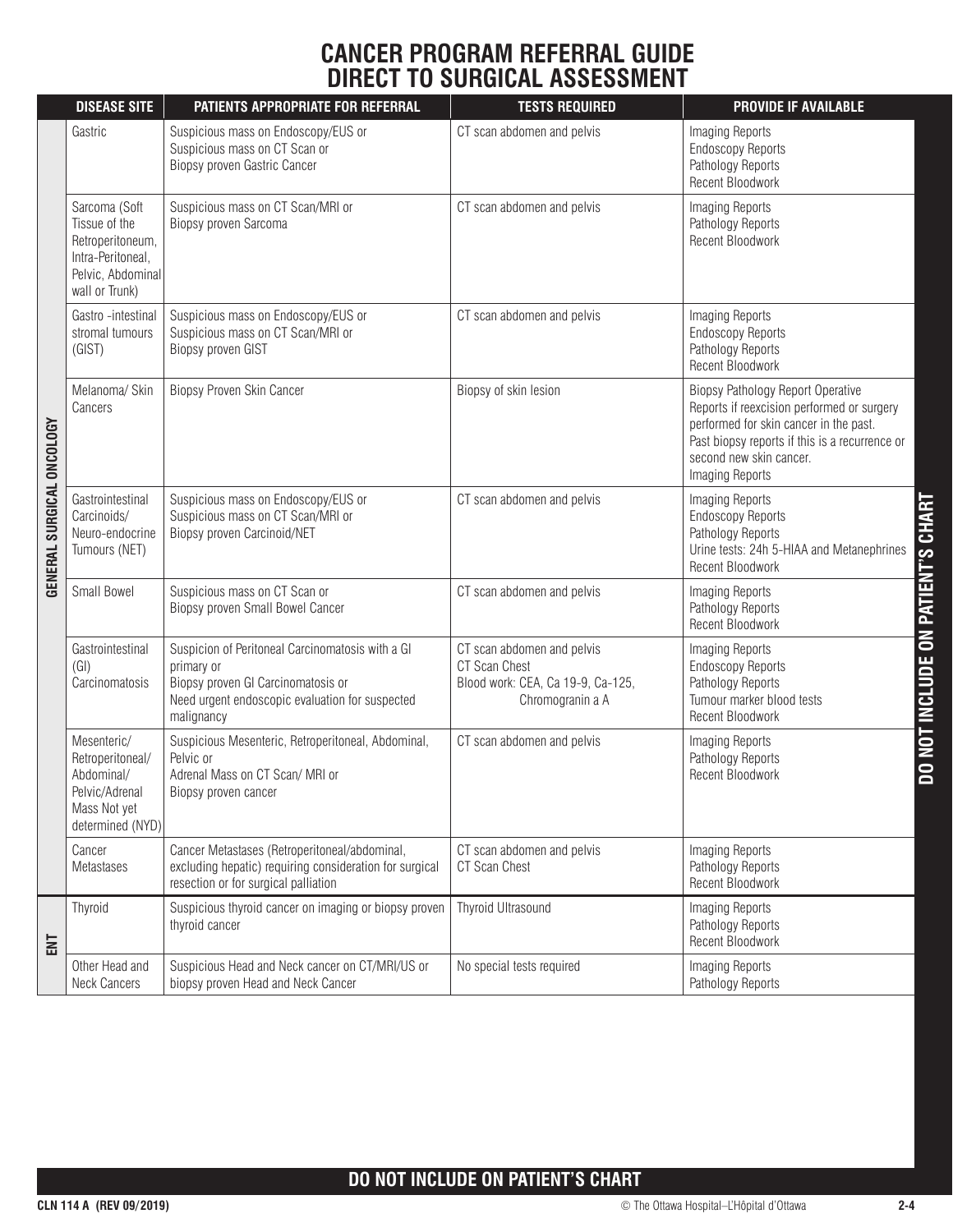## **CANCER PROGRAM REFERRAL GUIDE DIRECT TO SURGICAL ASSESSMENT**

|                             | <b>DISEASE SITE</b>                                                                                                  | PATIENTS APPROPRIATE FOR REFERRAL                                                                                        | <b>TESTS REQUIRED</b>                                                                                                   | <b>PROVIDE IF AVAILABLE</b>                                                                                                                         |
|-----------------------------|----------------------------------------------------------------------------------------------------------------------|--------------------------------------------------------------------------------------------------------------------------|-------------------------------------------------------------------------------------------------------------------------|-----------------------------------------------------------------------------------------------------------------------------------------------------|
| <b>ORTHOPAEDIC ONCOLOGY</b> | Sarcoma (Soft<br>Tissue of the<br>Extremities<br>and Chest Wall<br>(including<br>ribs), buttocks,<br>flank and back) | Suspicious for Sarcoma on Imaging or<br>Biopsy Proven Soft Tissue Sarcoma                                                | CT Scan of the involved area                                                                                            | Imaging Reports<br>Pathology Reports<br><b>Recent Bloodwork</b>                                                                                     |
|                             | <b>Bone Metastases</b><br>from another<br>cancer requiring<br>surgery<br>(extremities and<br>pelvis)                 | Suspicion of Bone metastasis requiring surgery                                                                           | X-Ray of the involved area                                                                                              | Imaging Reports including bone scan, CT<br>scan of the pelvis if acetabular or proximal<br>femur pathology<br>Pathology Reports<br>Recent Bloodwork |
| GYNECOLOGY ONCOLOGY         | Vulva                                                                                                                | Highly suspicious on clinical exam or<br>Biopsy proven vu Ivar cancer                                                    | No special tests required                                                                                               | Imaging Reports<br>Pathology Reports<br>Recent Bloodwork                                                                                            |
|                             | Ovarian                                                                                                              | Suspicious on Imaging or<br>Biopsy proven ovarian cancer                                                                 | CT scan abdomen and pelvis<br><b>US Pelvis</b>                                                                          | Imaging Reports including US Pelvis report<br>with RMI Index<br>Pathology Reports<br><b>Recent Bloodwork</b>                                        |
|                             | Cervix                                                                                                               | Highly suspicious on clinical exam or<br>Biopsy proven cervical cancer                                                   | CT scan abdomen and pelvis                                                                                              | Imaging Reports<br>Pathology Reports<br>Recent Bloodwork                                                                                            |
|                             | <b>Uterine</b><br>(endometrial)                                                                                      | Biopsy proven endometrial cancer                                                                                         | CT scan abdomen and pelvis                                                                                              | Imaging Reports<br>Pathology Reports<br>Recent Bloodwork                                                                                            |
|                             | Pelvic mass with<br>Carcinomatosis                                                                                   | Suspicion of gynecological cancer with carcinomatosis<br>0ľ<br>Biopsy proven gynecological cancer with<br>carcinomatosis | CT scan abdomen and pelvis<br><b>CT Chest</b><br>Blood Work: Ca 19-9, Ca-125, CEA,<br>Chromograni nA                    | DO NOT INCLUDE ON PATIENT'S CHART<br>Imaging Reports<br>Pathology Reports<br>Blood work (tumour markers)<br>Recent Bloodwork                        |
|                             | Lymphoma                                                                                                             | Suspected Lymphoma                                                                                                       | If neck, perform an ultrasound to ensure it<br>is pathological adenopathy                                               | CT (with contrast*) neck, chest, abdomen<br>& pelvis                                                                                                |
| <b>MALIGNANT HEMATOLOGY</b> |                                                                                                                      |                                                                                                                          | CBC, chemistry (including Ca, LDH, Cr) and<br>INR if not already done                                                   |                                                                                                                                                     |
|                             |                                                                                                                      |                                                                                                                          | Order Flow Cytometry (only if lymphocyte<br>count is high on CBC)                                                       |                                                                                                                                                     |
|                             | Acute Leukemia                                                                                                       | Suspected Leukemia                                                                                                       | CBC, INR, PTT, Fibrinogen, electrolytes,<br>BUN, creatinine                                                             |                                                                                                                                                     |
|                             | Multiple<br>Myeloma                                                                                                  | Suspected Myeloma                                                                                                        | CBC, electrolytes, BUN, creatinine, albumin,<br>calcium, serum protien electrophoresis<br>Urine protein electrophoresis | Skeletal survey                                                                                                                                     |